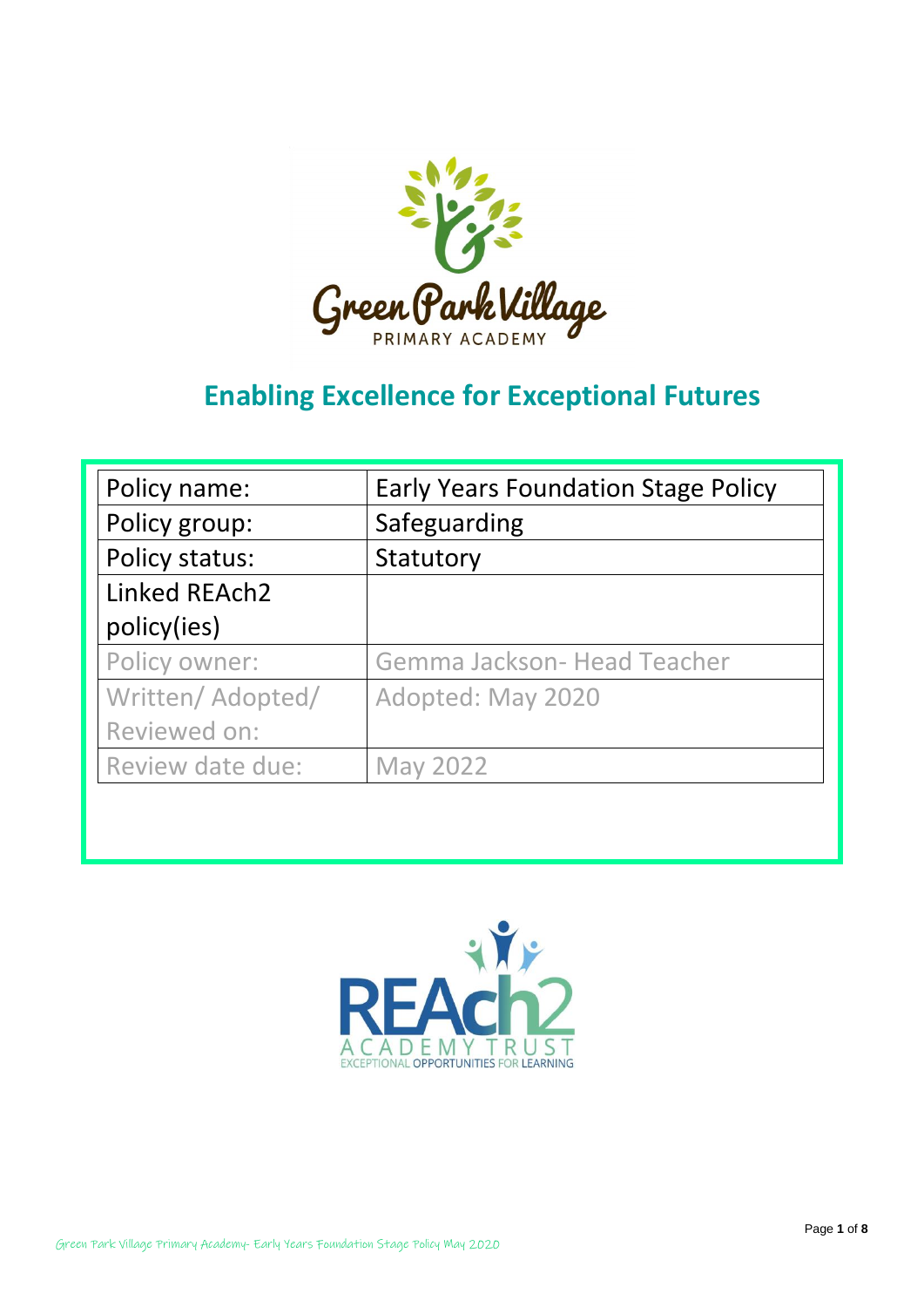#### **Introduction**

The Early Years Foundation Stage (EYFS) applies to children from birth to the end of the Reception year. At Green Park Village Primary Academy, children are able to join the Nursery classes (when this opens) from September in the academic year they turn three and the Reception class from September in the academic year that they turn five.

In partnership with parents and carers we enable the children to begin the process of becoming active learners for life.

We endeavour to ensure that children learn and develop well and keep healthy and safe. We aim to support children in their learning through teaching and experiences that gives children the broad range of skills that provide the right foundation for good progress through school and in life.

#### **The Four Themes**

The principles which guide the work of all Early Years' practitioners are grouped into four themes:

• **A Unique Child** - every child is a competent learner from birth who can be resilient, capable, confident and selfassured.

• **Positive Relationships** – children learn to be strong and independent from a base of loving and secure relationships with parents and/or a key person.

• **Enabling Environments** – the environment plays a key role in supporting and extending children's development and learning.

• **Learning and Development** – children develop and learn in different ways and at different rates and all areas of Learning and Development are equally important and inter-connected.

These four guiding themes work together to underpin effective practice in the delivery of the EYFS and lie at the heart of all Early Years Foundation Stage provision.

#### **A Unique Child**

We recognise that every child is a competent learner who can be resilient, capable, confident and self-assured. We recognise that children develop in individual ways, at varying rates. Children's attitudes and dispositions to learning are influenced by feedback from others; we use praise and encouragement, as well as celebration and rewards, to encourage children to develop a positive attitude to learning.

#### **Inclusion/Special Educational Needs and Disabilities (SEND)**

All children and their families are valued at Green Park Village Primary Academy. Children are treated as individuals and have appropriate access to all provisions available. All children are encouraged to achieve their personal best and planning is adapted to meet the needs of all groups and abilities. Assessments take into account contributions from a range of perspectives to ensure that any child with potential special educational needs is identified at the earliest possible opportunity. Early identification of special needs is crucial to enable staff to support the development of each child. Concerns are always discussed with parents/carers at an early stage.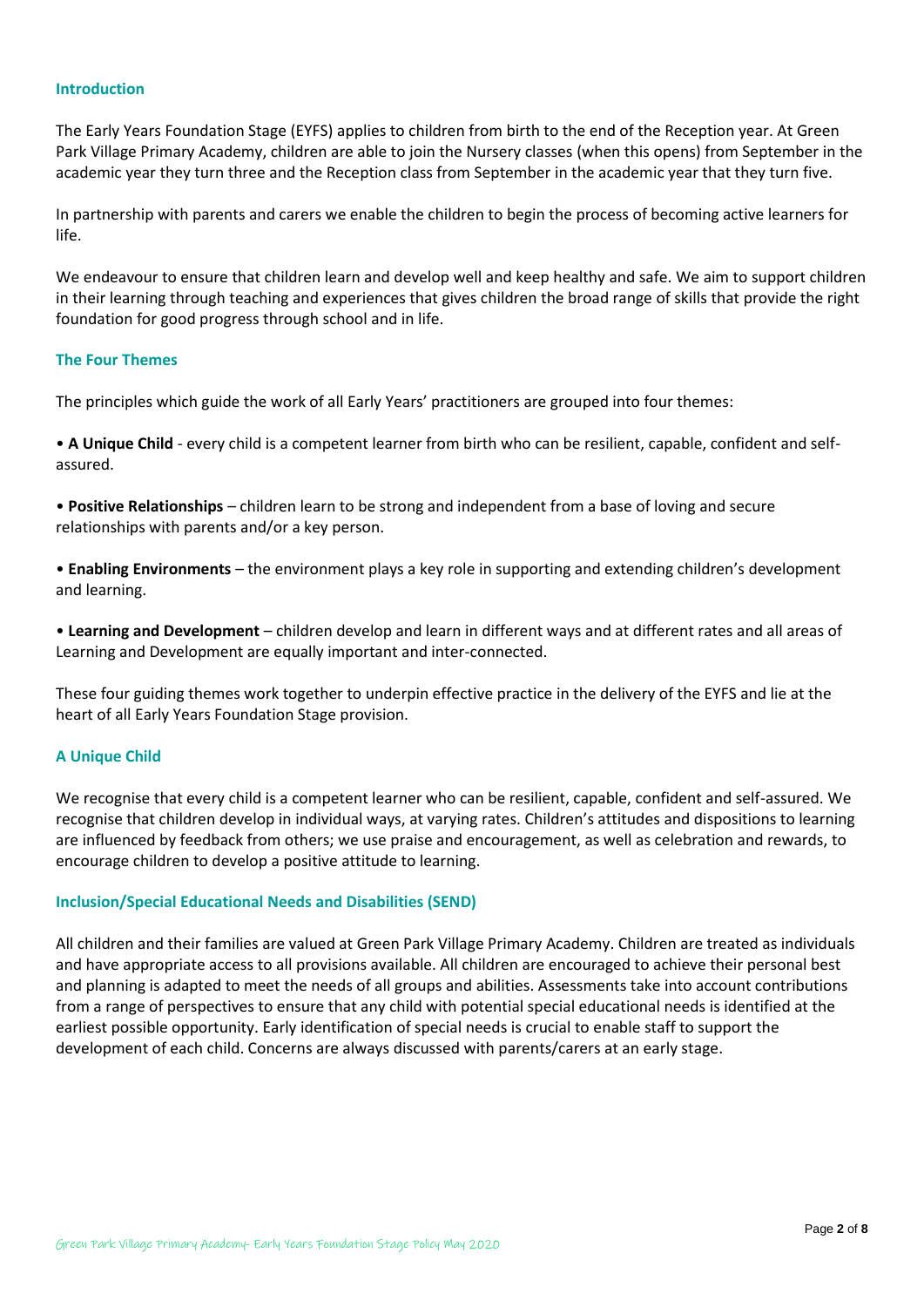We meet the needs of all our children through:

• Planning opportunities that build upon and extend children's knowledge, experience and interests, and develop their self-esteem and confidence;

- Using a wide range of teaching strategies based on children's learning needs;
- Providing a wide range of opportunities to motivate and support children and to help them to learn effectively;
- Providing a safe and supportive learning environment in which the contribution of all children is valued;
- Using resources which reflect diversity and are free from discrimination and stereotyping;

• Planning challenging activities for children whose ability and understanding are in advance of their language and communication skills;

• Monitoring children's progress and taking action to provide support as necessary.

## **Welfare**

It is important to us that all children in our academy are 'safe'. We aim to educate children on boundaries, rules and limits and to help them understand why they exist. We provide children with choices to help them develop this important life skill. Children should be allowed to take risks, but need to be taught how to recognise and avoid hazards. We aim to protect the physical and psychological well-being of all our children. Children learn best when they are healthy, safe and secure, when their individual needs are met and when they have positive relationships with the adults caring for them.

At Green Park Village Primary Academy we understand that we are legally required to comply with certain welfare requirements as stated in the Statutory Framework for Early Years 2017. We understand that we are required to:

- promote the welfare and safeguarding of children
- promote good health, preventing the spread of infection and taking appropriate action when children are ill
- manage behaviour effectively in a manner appropriate for the children's stage of development and individual needs
- ensure all adults who look after the children or who have unsupervised access to them are suitable to do so
- ensure that the premises, furniture and equipment is safe and suitable for purpose
- ensure that every child receives enjoyable and challenging learning and development experiences tailored to meet their needs.

• maintain records, policies and procedures required for safe efficient management of the setting and to meet the needs of the children.

## **Supervision**

In line with the Statutory Framework for the Early Years Foundation Stage we operate minimum adult:pupil ratios within our EYFS setting. These are as follows:

Within the nursery

For children aged 2:

- at least one member of staff to every four children
- at least one member of staff must hold a full and relevant level 3 qualification
- at least half of all other staff must hold a full and relevant level 2 qualification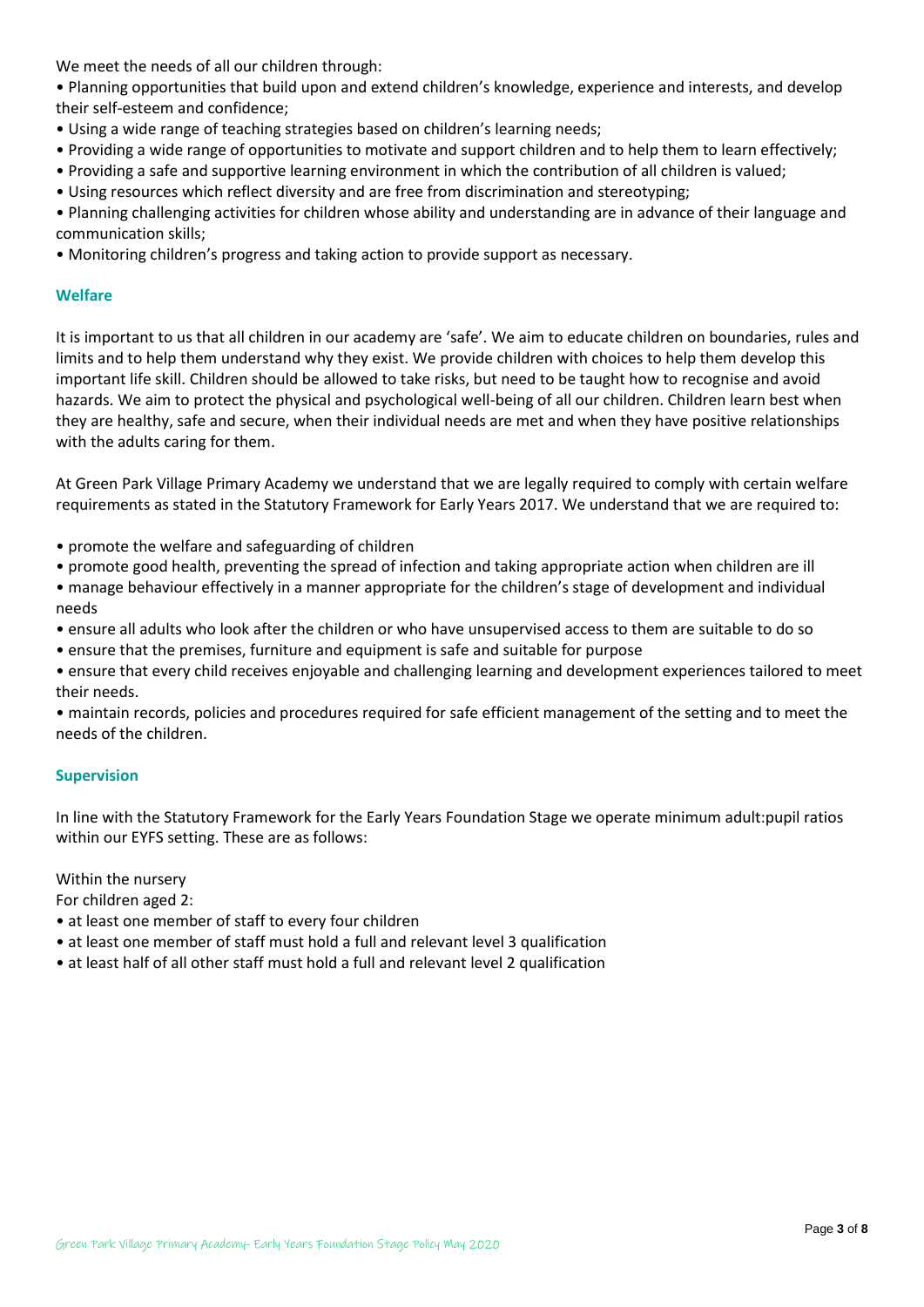For children aged 3:

- a person with Qualified Teacher Status, Early Years Professional Status, Early Years Teacher Status or another suitable level 6 qualification is working directly with the children
- there must be at least one member of staff for every 13 children
- at least one other member of staff must hold a full and relevant level 3 qualification

During times when the member of staff without a suitable level 6 is not present:

- o there must be at least one member of staff for every eight children
- $\circ$  at least one member of staff must hold a full and relevant level 3 qualification
- $\circ$  at least half of all other staff must hold a full and relevant level 2 qualification

For children in our Reception classes

*i.e. where the majority of the children will reach the age of five or older within the school year:* 

• • there must be at least one member of staff for every 30 children and that member of staff must hold Qualified Teacher Status, Early Years Professional Status, Early Years Teacher Status or another suitable level 6 qualification

• • in addition to this, it is our usual practice to also have an additional member of staff who holds a full and relevant level 3 qualification

# **Positive Relationships**

At Green Park Village Primary Academy we recognise that children learn to be strong and independent from secure relationships. We aim to develop caring, respectful, professional relationships with the children and their families.

# **Parents as Partners**

We recognise that parents are children's first and most enduring educators and we value the contribution they make. We recognise the role that parents have played, and their future role, in educating the children. We do this through:

• An information/induction session for parents where they receive the Information packs and school information which highlights school start and finish times, uniform and informs the parents of the schools vision and aims.

• An opportunity to talk to the Early Years team and representatives from other areas of school life, e.g. PTA, Governors and the After School Club.

• Asking parents to complete an admissions form, a medical form.

• Asking parents to sign permission slips for visits out of school, photographs of their child for assessment purposes and using the internet at school.

• Encouraging parents to talk to their child's teacher if there are concerns.

- Inviting parents to attend informal meetings providing information about other areas of the curriculum, e.g. Early Reading, Maths and Phonics.
- Talking to parents about their child before their child starts in our school, usually through Home Visits.
- Ensuring children have the opportunity to spend time with their teacher before starting school during transfer sessions.

• There is a formal meeting for parents twice a year at which the teacher and the parent discuss the child's progress in private with the teacher. Parents receive a written report on their child's attainment and progress at the end of each school year.

• Organising a range of activities throughout the year that encourage collaboration between child, school and parents / carers: Open afternoons, Class assemblies, Sports Day etc.;

• Inviting parents / carers to make comments relating to the children's achievements.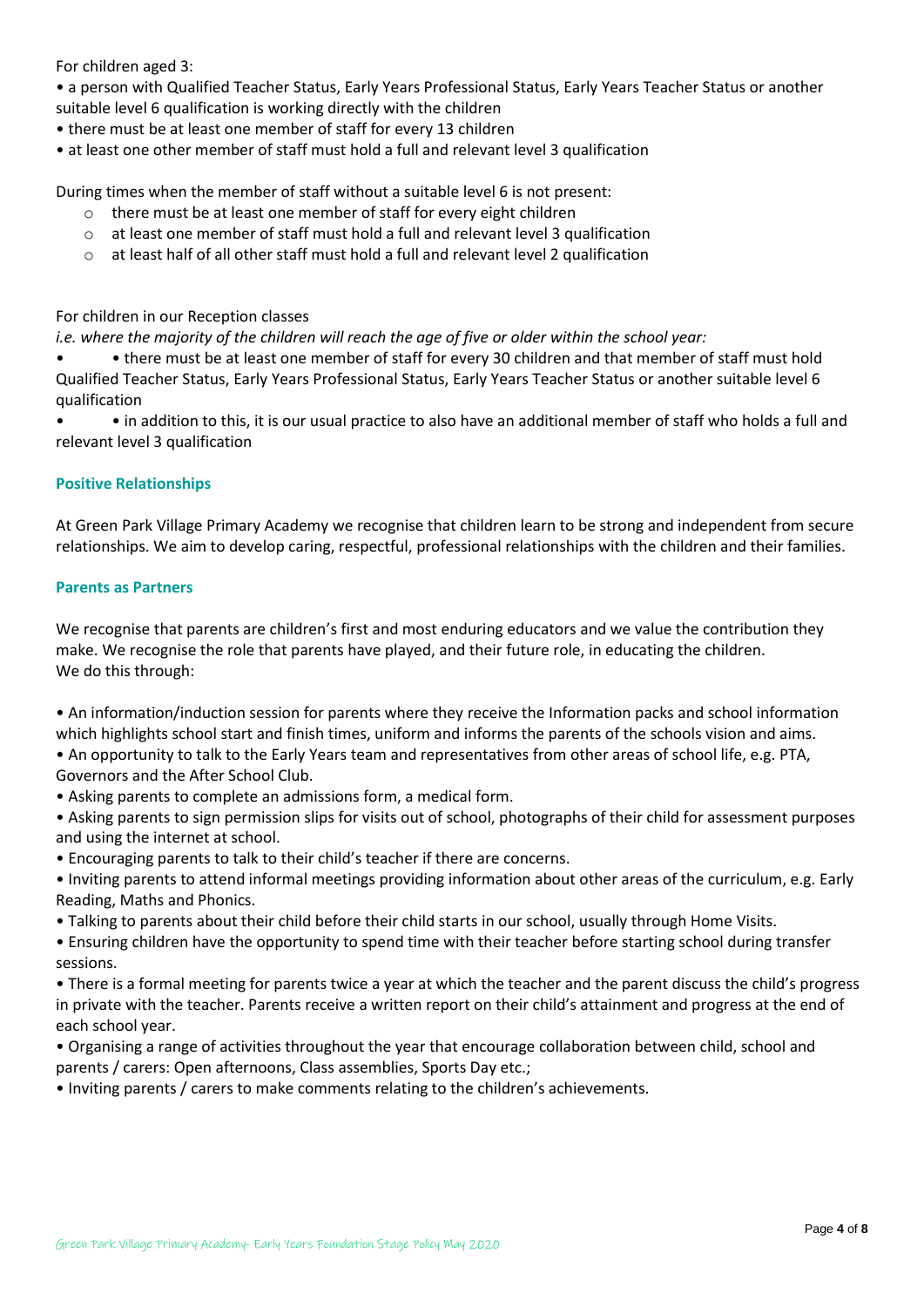• Written contact through reading diaries as well as the acknowledgement that parents can telephone school to contact staff or the appropriate member of the Senior Leadership Team

• The children have the opportunity to spend time in their new setting before starting school during 'preschool visit sessions' held throughout the year and transfer morning/afternoon;

• Offering parents / carers regular opportunities to talk about their child's progress in our Early Years classes and allowing free access to the children's 'Learning journals' online and classroom displays;

• Parents / carers are along with any other relevant messages/information, curriculum guidance booklets relating to the half-termly topic, invitations to help or to join the afternoon sessions as an observer.

All staff aim to develop good relationships with all children, interacting positively with them and taking time to listen to them. At our school, every child has a Key Worker, in keeping with the requirements of the statutory framework for EYFS 2017. We are developing good links with local Preschools and settings. Where possible, visits are undertaken by the Early Years teachers and practitioners. Staff from Preschools and settings are welcome at Green Park Village Primary Academy to observe practice to support transition.

# **Enabling Environments**

We aim to create an attractive and stimulating learning environment where children feel confident and secure and challenged. The children have daily access to an indoor and outdoor environment that is set up in discrete areas of learning with planned continuous provision. Effective learning builds and extends upon prior learning and following children's interest. Effective planning is informed by observations of the children to ensure we follow their current interests and experiences. These observations are recorded in the children's individual Learning Journals. Play-based learning is paramount and children direct their own learning from carefully planned opportunities provided by staff. Staff will enhance play and extend as needed to further individual learning.

All areas of learning are accessible each day, all day within the Early Years classrooms.

# **Learning and Development**

Teachers and Early Years Practitioners provide the curriculum in the Nursery and Reception classes. There are seven areas of learning and development of which three are "prime areas," and four "specific areas."

The three **Prime** areas are:

- • Personal, Social and Emotional development
- • Communication and Language
- • Physical Development

The four **Specific** areas are:

- Mathematics
- • Understanding of the World
- Literacy
- • Expressive Arts and Design

Through careful assessments and observations, including information provided by parents and other settings, children's development levels are assessed. The balance will shift towards a more equal focus on all areas of learning as children grow in confidence and ability within the three prime areas. However, if a child's progress in any prime area gives cause for concern, staff will discuss this with the child's parents and/or carers and agree how to support the child. Planning and guided children's activities will reflect the different ways that children learn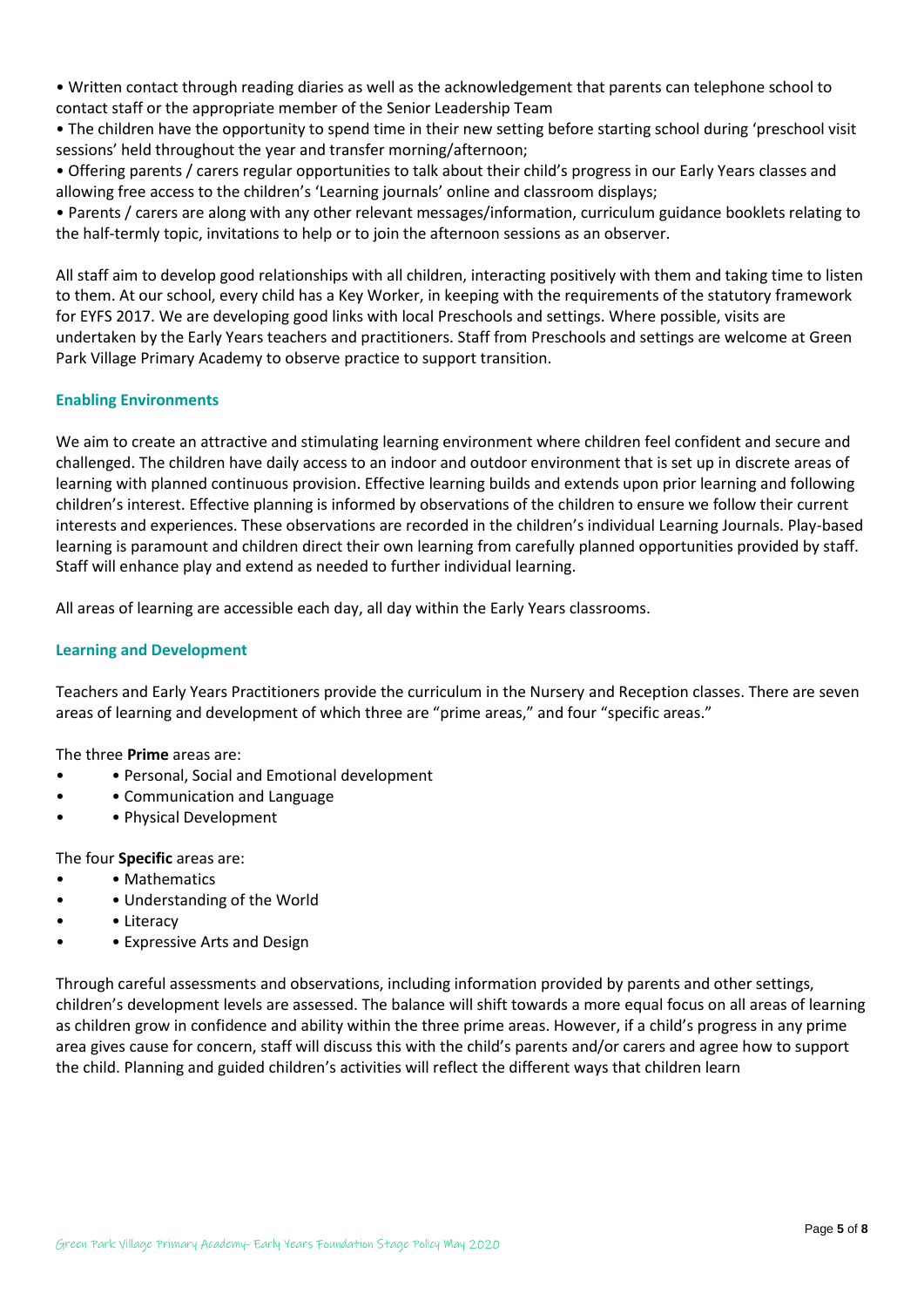## **The Characteristics of Effective Learning**

We support children by using the three characteristics of effective teaching and learning. The characteristics of effective learning run through and underpin all seven areas of learning and development, representing processes rather than outcomes.

## **Playing and exploring – engagement**

- Finding out and exploring
- Playing with what they know
- Being willing to 'have a go'

#### **Active learning – motivation**

- Being involved and concentrating
- Keeping trying
- Enjoying achieving what they set out to do

# **Creating and thinking critically – thinking**

- Having their own ideas
- Making links
- Choosing ways to do things

Religious Education and PSHE is also taught in the Reception classes following national and school-based guidelines.

## **Importance of play**

Through play our children explore and develop the learning experiences that help them make sense of the world. They practice and build up their ideas, learn how to control themselves, and begin to understand the need for rules. They have the opportunity to think creatively both alongside other children and on their own. They communicate with others as they investigate and solve problems. They express fears, or re-live anxious experiences, in controlled and safe situations.

We recognise the importance of children's play. It is an essential and rich part of their learning process, supporting them in all areas of development. Play is a powerful motivator encouraging children to be creative and to develop their ideas, understanding and language. Play is also flexible and able to suit the preferred learning style of the child. It can provide multiple ways for children to learn a variety of different skills and concepts.

The EYFS setting at Green Park Village Primary Academy provides both structured and unstructured play opportunities inside and outside. These activities are designed to engage children in practical, first-hand experiences which will support children to discover, explore, investigate, develop their personal interests and areas of curiosity, and help to make sense of the world around them as they begin to understand specific concepts. Play opportunities are also set up to provide children with opportunities to apply newly acquired knowledge, demonstrating their skills and level of understanding.

In providing these active learning opportunities through play we understand the central position of play within the EYFS framework.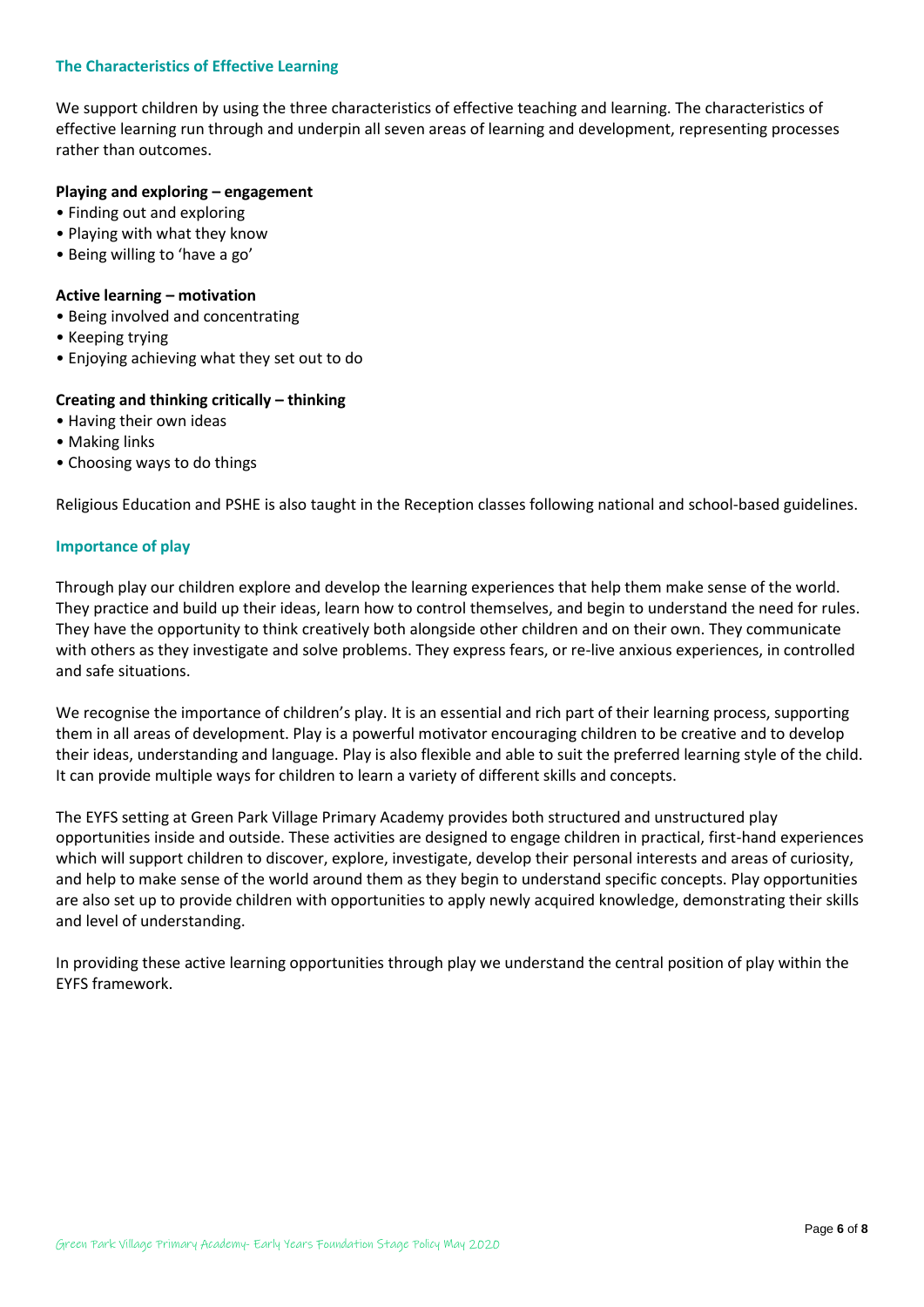## **Objective-led planning/adult directed**

The Green Park Village Primary Academy uses objective-led planning in order to provide specific learning opportunities and assessment opportunities for individual pupils. For example, there may be a focus on counting one more or one less as part of the mathematical development during a given week. The teacher or Early Years Practitioner will seek out a child or group of children as part of their Child Initiated Learning (CIL) and work alongside them doing whatever it is they are doing, in order to bring counting one more or less into their learning. This ensures that children relate their learning in a context, and is led by their own interests. It is the skill of the Early Years team to provide and enhance the environment to enable each child to make good or better progress.

As children in Reception prepare for their transition to Year One in the summer term, there will be more focussed adult-directed learning opportunities where children are withdrawn within small groups to replicate the type of learning that the children will need to be familiar with in September.

## **Observation**

Children within the Early Years are regularly assessed and observed to ensure that practitioners capture each child's progress and learning. Typically, observations are carried out during CIL activities, so that children are in an independent environment which best demonstrates what they have learned. Each child will be part of objective-led planning (at least twice a week in Reception), and children will also be observed and assessed; this will be in addition to any focussed observations taking place.

## **Reading**

In Reception classes, each child will be heard individually each week by an adult (on a rota where one week is the Class Teacher, and the other week is the LSA). As children become more fluent and able readers and when they are developmentally ready, guided reading groups will be formed whereby a teacher will take a group of readers together and work with them specifically. This will be on a rota with individual reading opportunities, led by a LSA.

## **Equal Opportunities**

All members of the school are treated as individuals. We aim to meet the needs of all, taking account of gender, ability, ethnicity, culture, religion, language, special educational needs, disability, and social circumstances. All staff are aware of the need for the curriculum to reflect cultural diversity and the need to prepare pupils for life in a diverse and multi-faith society.

## **Health and Safety**

At Green Park Village Primary Academy there are clear procedures for assessing risk which includes procedures for keeping children safe during outings and for any aspects of the environment or provision that may require a further risk assessment.